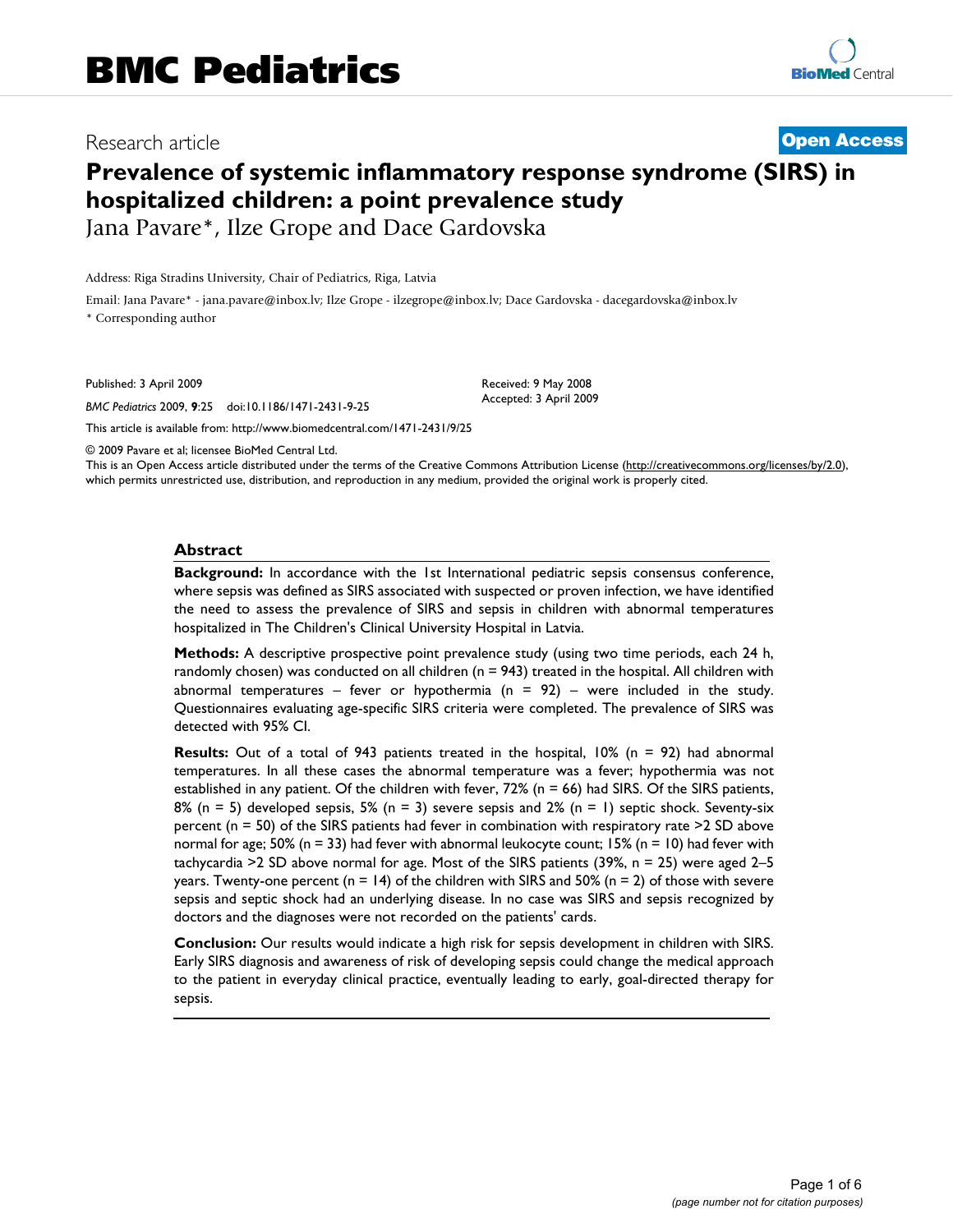## **Background**

Sepsis has been recognized as a significant health problem among children and still remains one of the leading causes of morbidity and mortality in the child population [1-3]. In a population-based study in the United States, >42,000 cases of severe sepsis were reported in children per annum, with mortality 10.3% or > 4300 nationally [4]. Unfortunately, no data have been published about the frequency of sepsis in children in Latvia.

The International consensus conference on pediatric sepsis and organ dysfunction was held in February 2002 in San Antonio, where the criteria for adult systemic inflammatory responses syndrome (SIRS) were modified for pediatric use and definitions of sepsis, severe sepsis and septic shock for the pediatric population were revised [5]. Age-specific norms of vital signs and laboratory data were incorporated into the definitions of SIRS and sepsis in children [5,6]. Specific norms of vital signs and laboratory data were set for six clinically and physiologically meaningful age groups [5,6]. The major novelties in the definition of SIRS for children were a mandatory requirement for abnormality of temperature or leukocyte count for a diagnosis of SIRS in a pediatric patient [5]. The Institute for Healthcare Improvement (Cambridge, Massachusetts) has identified sepsis as an area of investigation. One deficiency that leads to suboptimal care of patients with severe sepsis is inconsistency in the early diagnosis of severe sepsis and septic shock [7,8].

In everyday clinical practice, one of the major challenges is still to recognize sepsis when it starts. In its early stages, sepsis is often mistaken for a milder infection or a condition resulting from some other therapeutic or surgical cause. Clinical practice worldwide, and also in Latvia, demonstrates that some pediatricians associate the term sepsis with septic shock: only when the blood pressure drops, the patient no longer responds to intravenous fluids, or respiratory failure develops requiring mechanical ventilator support, do pediatricians agree that the patient has septic shock; other doctors agree that the patient is septic if a positive blood culture is confirmed [9]. Erroneously, a patient is not considered to be septic on the basis of pneumonia, high fever and elevated blood count or tachycardia.

Rapid recognition and diagnosis of sepsis is critical, and early goal-directed therapy can be very effective [8,10,11]. Relatively simple strategies have been used in the developing world to identify sepsis, and well-timed appropriate treatments, which include empirical antibiotics used in newborns and infants [12,13] and early aggressive fluid resuscitation [14], have met with considerable success.

In view of the current definition of sepsis in children and infants where SIRS plus infection equals sepsis, it is crucially important to recognize systemic inflammatory response syndrome (SIRS) patients in everyday practice and to appreciate the importance of multifactorial management of the potential sepsis sufferer.

The aim of this study was to assess the prevalence of SIRS and sepsis among hospitalized children in different age groups with abnormal temperatures in the Children's Clinical University Hospital.

## **Methods**

#### *Study population and inclusion criteria*

This descriptive prospective point prevalence study was performed in The Children's Clinical University Hospital in Latvia, which is a tertiary level hospital. Two time periods, each 24 h, were randomly chosen in January and February 2007. All patients ( $n = 943$ ) treated in the hospital during these two time periods ( $n = 456$  and  $n = 487$ ) respectively) were screened, and all children with abnormal temperatures ( $n = 92$ ) were included in the study (Figure 1). Children with elevated or decreased leukocyte count for age were also included in the study irrespective of their temperature. For all children with abnormal temperatures or leukocyte counts, a questionnaire was completed recording heart rate, respiratory rate, core temperature and leukocyte count.

The patients were divided into six age groups as proposed by the International consensus conference on pediatric sepsis: newborn, neonate, infant, toddler and preschool, school age, adolescent and young adult [5]. We evaluated the age-specific vital signs and laboratory variables for each child. SIRS was confirmed in accordance with the definition of systemic inflammatory response syndrome [5]: at least two of the following four criteria must be met, one of which must be abnormal temperature or leukocyte count:-

• Core temperature >38.5 or < 36.0°C.

• Tachycardia, defined as a mean heart rate >2 SD above normal for age; or for children <1 yr old, bradycardia, defined as a mean heart rate <10th percentile for age.

- Mean respiratory rate > 2 SD above normal for age.
- Leukocyte count elevated or depressed for age or >10% immature neutrophils.

The prevalence of SIRS among hospitalized children was detected with 95% confidence intervals. The prevalence of sepsis among children with SIRS was also determined.

We assessed the patients according to age-specific vital signs and laboratory values to determine the criteria for diagnosis of SIRS and to gain clinical and demographical data about SIRS and sepsis patients.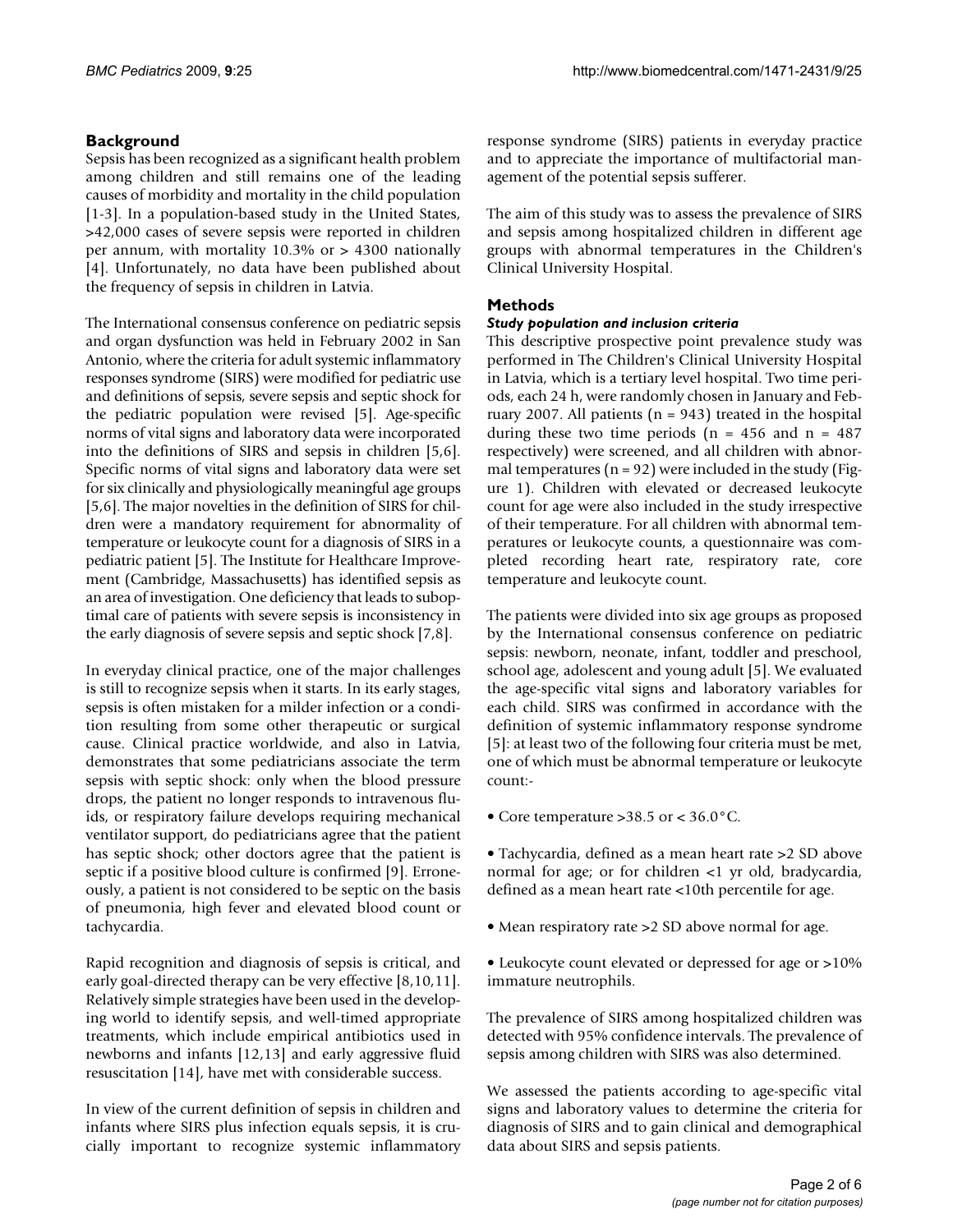

**Figure 1 Study design**.

The participation of patients was voluntary. Before the study, each child's parents signed a consent form approved by the Central Medical Ethics Committee.

During the study period we followed the subject's disease process, analyzed the outcome of the disease and studied the final diagnosis, but we did not interfere in the treatment.

#### *Data analysis*

The study data were processed using EPI INFO 2000 and SPSS. For the analysis of patients' data, descriptive statistics were used. For the analysis of patient, data descriptive statistics were used. For continuous variables, normality was checked. An appropriate non – parametric test was chosen, since the data were not distributed normally. Comparisons of continuous variables between groups were applied using the Mann – Whitney and Wilcoxon tests. Results were presented as numbers (n), percent (%), means and minimum – maximum (min-max). A p value < 0.05 was considered statistically significant.

#### **Results**

#### *SIRS and sepsis prevalence*

A total of 943 patients were treated in the hospital, 456 in the first time period and 487 in the second. Abnormal temperature was prevalent in 92 patients (10%). All these children had fevers. No patient had hypothermia. Seventy-two percent  $(n = 66)$  of the children with fever had SIRS,  $8\%$  (n = 5) of the SIRS patients in our study developed sepsis, 5% ( $n = 3$ ) severe sepsis and 2% ( $n = 1$ ) septic shock. The prevalence of SIRS among all the hospitalized children was  $0.07 \pm 0.016$ , but among the children with fever it was  $0.72 \pm 0.092$ .

#### *Confirmation of SIRS diagnosis*

A diagnosis of SIRS, in accordance with the definition of systemic inflammatory response syndrome in children, was mostly confirmed by the combination of fever with respiratory rate  $>2$  SD above normal for age (76%, n = 50). Fever with abnormal leukocyte count was present in 50% (n = 33), and fever with tachycardia >2 SD above normal for age in 15% ( $n = 10$ ). When children with leukocyte counts elevated or depressed for age but without temperature abnormalities were also included, only one additional child met the SIRS criteria.

#### *Age groups, wards where children were treated and underlying diseases (premorbid conditions)*

Thirty-nine percent ( $n = 25$ ) of the SIRS patients were in the 2–5 year age group, 25% ( $n = 17$ ) in the 1 month-1 year group,  $21\%$  (n = 14) in the 13 to <18 year group and 15% ( $n = 10$ ) in the 6-12 year group. In neither time period did we identify any patients in the newborn and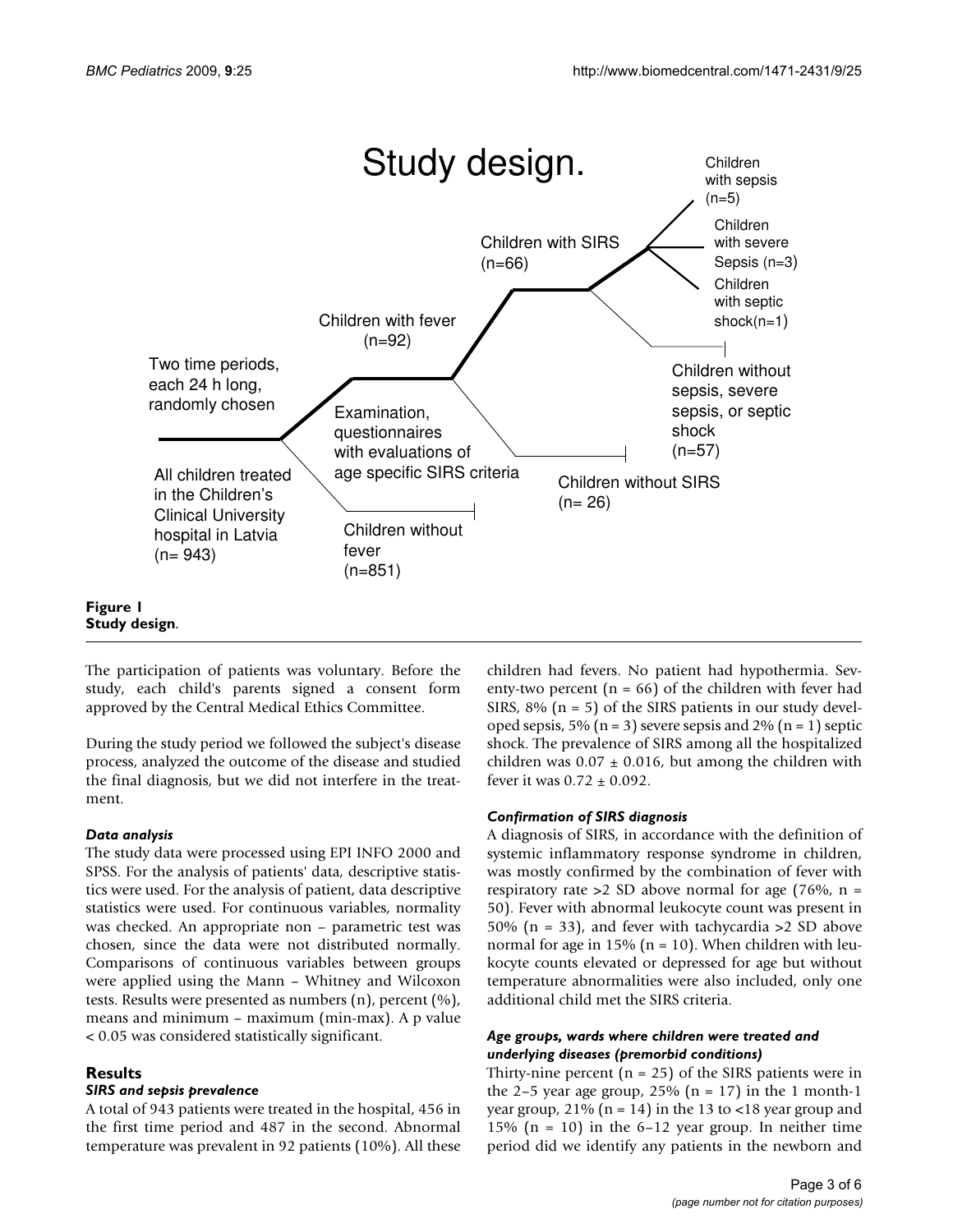neonate age groups. Fifty-six percent  $(n = 37)$  of the SIRS patients were treated in infectious diseases departments, 24% ( $n = 16$ ) in general pediatrics, 12% ( $n = 8$ ) in surgical and  $8\%$  (n = 5) in ICU. Twenty-one percent (n = 14) of the children with SIRS and 50% ( $n = 2$ ) of children with severe sepsis and septic shock had an underlying disease.

#### *Sepsis diagnosis*

Sepsis, according to definition of the International consensus conference on pediatrics, was confirmed in 60% of cases by the combination of SIRS with suspected infection and in 40% of cases by the combination of SIRS with proven infection. Only 40% of the sepsis patients were treated in the ICU.

#### *Clinical and demographical data of SIRS and sepsis patients*

No gender difference was detected among the SIRS patients (boy/girl ratio 36/30 in the SIRS group). Median length of hospitalization was 7 days for SIRS patients (mean 11.3 days, range 2–62 days) and 9 days (mean16.2 days, range 4–44 days) for sepsis patients. Antibacterial therapy was used for 33% of SIRS patients  $(n = 22)$  and 100% of sepsis patients. In median antibacterial therapy was started on the 1st day of hospitalization (on average 2<sup>nd</sup>, earliest on the 1st day, latest on the 13<sup>th</sup> day) in SIRS patients and on the 1st day for all sepsis patients. The median duration of antibacterial therapy was 5 days in SIRS patients (mean 5.6 days, minimum 0 days, maximum 15 days) and 8 days in sepsis patients (mean 8.8 days, minimum 4 days, maximum 15 days) (Table 1). Fatal cases were not established in this study. None of the SIRS and sepsis cases were recognized by doctors and recorded on the patients' cards.

#### **Discussion**

Several studies on adults and children have established the prevalence of systemic inflammatory response syndrome (SIRS) and sepsis. We used the National Library of Medicine (National Institutes of Health) database for a literature search and found a relatively low number of publications on this subject. We could find no publications describing the prevalence of SIRS among patients with abnormal temperatures in children population.

In our study, the prevalence of SIRS among hospitalized children with fever was 72%. Our literature review revealed one study reporting a 68% prevalence of SIRS in pediatric intensive care units [15]; in the adult population, 68% of patients admitted to three intensive care units and three general wards met at least two criteria for SIRS [16]. In Japan, the prevalence of SIRS reached 84% among all adult ICU patients [17]. SIRS affected one third of all hospitalized patients in the study by Brun-Buisson [18]; it developed in 59% of critically ill obstetric patients [19] and 82% of admissions to a university hospital in Canada [20]. Among hospitalized adult medical patients with new onset of fever in the department of internal medicine, 95% had SIRS [21]. These data are not fully comparable with our data because different patient populations were studied.

Eight percent of the SIRS patients in our study developed sepsis, 5% severe sepsis and 2% septic shock. Our data are consistent with other publications showing that severe sepsis and septic shock occurred in 2–3% of ward patients [18], and 8% of patients with SIRS progressed to severe sepsis [17]. However, some studies have reported higher rates of sepsis: among adult patients with SIRS at three intensive care units and three general wards, 26% developed sepsis, 18% severe sepsis and 4% septic shock [16]. In another study on children, 23% of intensive care unit patients had sepsis, 4% had severe sepsis and 2% had septic shock [20]. The variances between the rates of sepsis occurrence could be explained by the different patient populations in the references. Our data are comparable to the studies that looked at general hospital wards but they differ from studies that looked at the intensive care patient population. We can note that rates for sepsis development are higher among intensive care unit patients.

The diagnosis of SIRS in our study was based on a combination of abnormal temperature with respiratory rate >2 SD above normal for age in 76% of cases, a combination of abnormal temperature with abnormal leukocyte count in 50%, and abnormal temperature with tachycardia >2 SD above normal for age in 15%. Carvalho et al. [15] in a study conducted in a pediatric intensive care unit found

#### **Table 1: Clinical and demographical data of SIRS and sepsis patients.**

|                                                                            | <b>SIRS</b><br>$(n = 66)$ | Sepsis, severe sepsis, and septic shock<br>$(n = 9)$ | P value     |
|----------------------------------------------------------------------------|---------------------------|------------------------------------------------------|-------------|
| Gender boys/girls (number)                                                 | 36/30                     | 5/4                                                  |             |
| Duration of hospitalization/days (median, minimum – maximum)               | $7(2-62)$                 | $16.2(4 - 44)$                                       | <b>NS</b>   |
| Antibacterial therapy                                                      | $33\%$ (n = 22)           | $100\%$ (n = 9)                                      |             |
| Day of initialization of antibacterial therapy (median, minimum – maximum) | $1(1-13)$                 | $\left( \left( \left  -\right  \right) \right)$      | <b>NS</b>   |
| Duration of antibacterial therapy/days (median, minimum – maximum)         | $5(0-15)$                 | $8.8(4-15)$                                          | ${}_{0.05}$ |

SIRS, systemic inflammatory response syndrome. NS, not significant.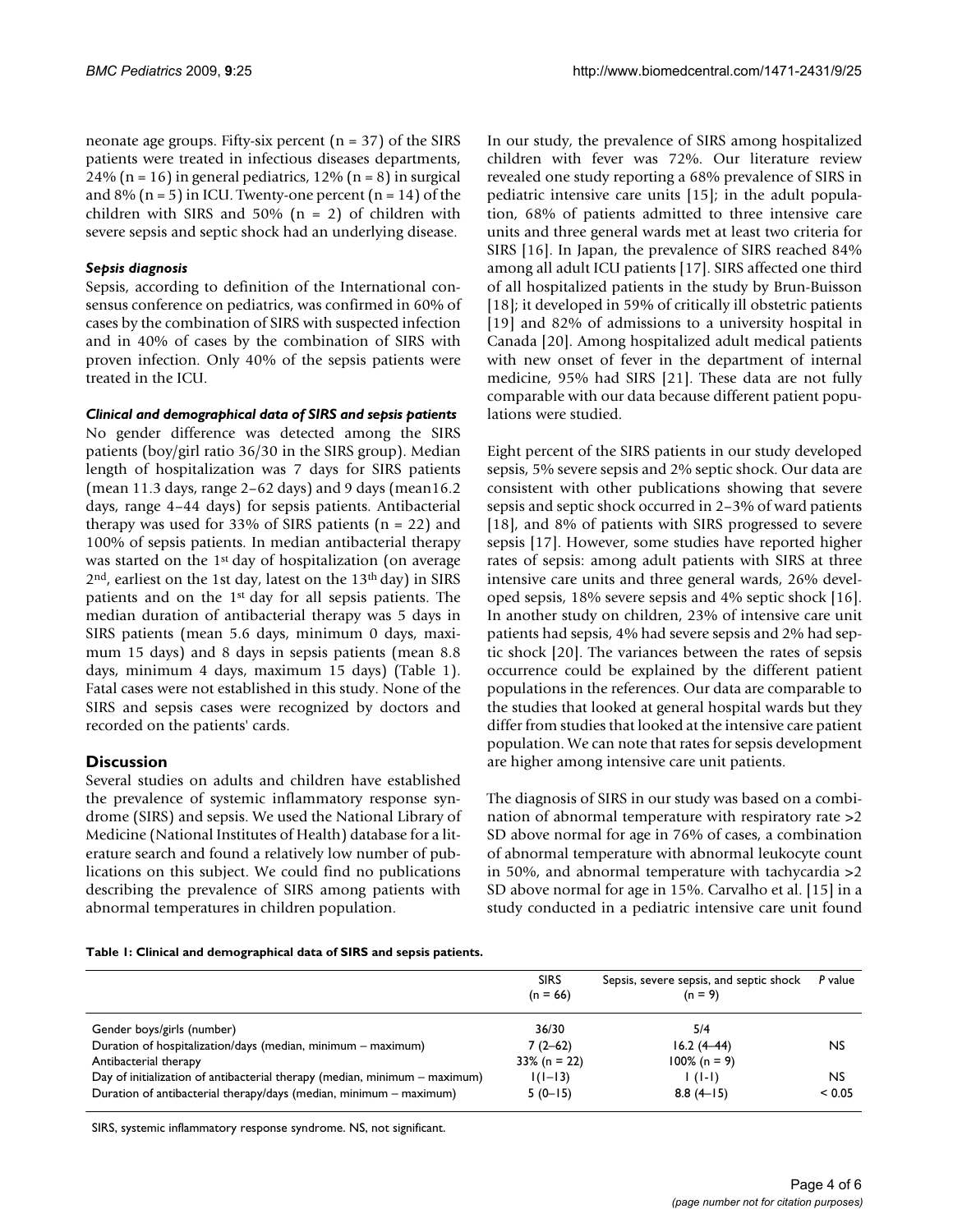that increased heart rate >2 SD above normal value for age occurred in 85% of SIRS patients, abnormal leukocyte count in 77%, and increased respiratory frequency >2 SD above normal value of age in 47.5%.

We found that most (39%) of the SIRS patients were in the 2–5 year age group with a median age of 30 months, which is close to the median age of SIRS patients (24 months) found in another study [15]. In the United States in 1995, the incidence of severe sepsis was highest in infants [4]; in our study, the infant group was second in order of frequency of SIRS [4]. Twenty-one percent of children with SIRS in our study had an underlying disease; in contrast, Carvalho et al. [15] noted that 64% of children with SIRS had no comorbidity. In our study, 50% of the patients who developed severe sepsis or septic shock had an underlying disease. Watson et al. [4] in the United States studied children with severe sepsis using 1995 hospital discharge documentation and found that half the cases (49%) had underlying disease. This is generally consistent with the conclusions from a study conducted on an adult population [18], where the major determinant of prognosis of septic syndromes was related to underlying diseases.

We found no gender difference among SIRS patients, in agreement with Carvalho et al., but in another study the incidence of severe sepsis was 15% higher in boys than in girls [4].

Including a time period longer than 48 hours and preferably in different seasons should be necessary to elucidate the impact of seasonal infections on SIRS and sepsis frequency in hospitalized children.

We would like to point out that laboratory tests are as important as physiological parameters for the early diagnosis of sepsis. During the last decade different biochemical markers of sepsis – C reactive protein (CRP), procalcitonin (PCT), inflammatory cytokines and acute phase reactants have been successfully studied and used in clinical practice in determining the onset of sepsis and quantifying the response to therapy.

#### **Conclusion**

There was a high prevalence of SIRS (72%) among hospitalized children with abnormal temperature in The Children's Clinical University Hospital in Latvia, the risk of developing sepsis was considerable: 8% of SIRS patients developed sepsis, 5% severe sepsis and 2% septic shock. Isolated abnormal leukocyte count without temperature abnormality did not meet the criteria for prompt diagnosis of SIRS. Timely recognition and understanding of the role of SIRS in the development of sepsis will contribute to early diagnosis of sepsis in everyday practice. The specially modified SIRS criteria for children and revised definitions of severe sepsis and septic shock for the pediatric population will improve stepwise and more targeted diagnosis of sepsis. Once SIRS is identified, it is crucially important to keep the patient under observation so that rapid and appropriate treatment can be initiated.

#### **Competing interests**

The authors declare that they have no competing interests.

#### **Authors' contributions**

JP planned the study, wrote the protocol, collected and analyzed data, wrote the report. IG was responsible for study planning, collection and analyzing of data, she was involved in revision of manuscript and in practical clinical aspects. DG was involved in study planning, in revising the manuscript.

#### **Acknowledgements**

Authors acknowledge the National Research Programme in Medicine "Multi-disciplinary research consortium on major pathologies threatening the life expectancy and quality of life of the Latvian population".

#### **References**

- 1. Proulx F, Fayon M, Farrell CA, Lacroix J, Gauthier M: **[Epidemiology](http://www.ncbi.nlm.nih.gov/entrez/query.fcgi?cmd=Retrieve&db=PubMed&dopt=Abstract&list_uids=8635327) [of sepsis and multiple organ dysfunction syndrome in chil](http://www.ncbi.nlm.nih.gov/entrez/query.fcgi?cmd=Retrieve&db=PubMed&dopt=Abstract&list_uids=8635327)[dren.](http://www.ncbi.nlm.nih.gov/entrez/query.fcgi?cmd=Retrieve&db=PubMed&dopt=Abstract&list_uids=8635327)** *Chest* 1996, **109:**1033-1037.
- 2. Despond O, Proulx F, Carcillo JA: **[Pediatric sepsis and multiple](http://www.ncbi.nlm.nih.gov/entrez/query.fcgi?cmd=Retrieve&db=PubMed&dopt=Abstract&list_uids=11389359)**
- **[organ dysfunction syndrome.](http://www.ncbi.nlm.nih.gov/entrez/query.fcgi?cmd=Retrieve&db=PubMed&dopt=Abstract&list_uids=11389359)** *Curr Opin Pediatr* 2001, **13:**247-253. 3. Watson RS, Carcillo JA: **Scope and epidemiology of pediatric sepsis.** *Pediatric Crit Care* 2005, **6(Suppl 3):**3-4.
- 4. Watson RS, Carcillo JA, Linde-Zwirble WT, Clermont G, Lidicker J, Angus D: **[The epidemiology of severe sepsis in children in the](http://www.ncbi.nlm.nih.gov/entrez/query.fcgi?cmd=Retrieve&db=PubMed&dopt=Abstract&list_uids=12433670) [United States.](http://www.ncbi.nlm.nih.gov/entrez/query.fcgi?cmd=Retrieve&db=PubMed&dopt=Abstract&list_uids=12433670)** *Am J Respir Crit Care Med* 2003, **167:**695-701.
- 5. Goldstein B, Giroir B, Randolph A, the members of the International Consensus Conference on Pediatric Sepsis: **International Pediatric Sepsis Consensus Conference: Definitions for sepsis and organ dysfunction in pediatrics.** *Pediatr Crit Care Med* 2005, **6(Suppl 3):**2-8.
- 6. Brilli RJ, Goldstein B: **Pediatric sepsis definitions: past, present, future.** *Pediatr Crit Care Med* 2005, **6(Suppl 3):**6-8.
- 7. IHI: **Severe Sepsis Bundles. Institute for Healthcare Improvement.** 2005 [<http://www.ihi.org/ihi>].
- 8. Schichting D, McCollam JS: **Recognizing and managing severe sepsis: a common and deadly threat.** *Sothern Medical Journal* 2007, **100:**594-600.
- 9. Randolph AG: **The purpose of the 1st International Sespsi Forum on sepsis in Infants and Children.** *Pediatr Crit Care Med* 2005, **6(Suppl 3):**S1-S2.
- 10. Russel JA: **[Managment of sepsis.](http://www.ncbi.nlm.nih.gov/entrez/query.fcgi?cmd=Retrieve&db=PubMed&dopt=Abstract&list_uids=17050894)** *N Engl J Med* 2006, **355:**1699-1713.
- Rivers R, Nguen B, Havstad S: Early goal directed therapy in **[the treatment of severe sepsis and septic shock.](http://www.ncbi.nlm.nih.gov/entrez/query.fcgi?cmd=Retrieve&db=PubMed&dopt=Abstract&list_uids=11794169)** *N Engl J Med* 2001, **345:**1368-1377.
- 12. Bang AT, Bang RA, Reddy MH: **Simple clinical criteria to identify sepsis or pneumonia in neonates in the community needing treatment or referral.** *Pediatr Infec Dis J* 2005, **24:**335-341.
- 13. Bang AT, Bang RA, Baitule SB: **[Effect on home-based neonatal](http://www.ncbi.nlm.nih.gov/entrez/query.fcgi?cmd=Retrieve&db=PubMed&dopt=Abstract&list_uids=10622298) [care and management of sepsis on neonatal mortality: field](http://www.ncbi.nlm.nih.gov/entrez/query.fcgi?cmd=Retrieve&db=PubMed&dopt=Abstract&list_uids=10622298) [trial in rural India.](http://www.ncbi.nlm.nih.gov/entrez/query.fcgi?cmd=Retrieve&db=PubMed&dopt=Abstract&list_uids=10622298)** *Lancet* 1999, **354:**1955-1961.
- 14. Nhan NT, Phuong CXT, Kneen : **[Acute management of dengue](http://www.ncbi.nlm.nih.gov/entrez/query.fcgi?cmd=Retrieve&db=PubMed&dopt=Abstract&list_uids=11170909) [shock syndrome: A randomized double-blind comparison of](http://www.ncbi.nlm.nih.gov/entrez/query.fcgi?cmd=Retrieve&db=PubMed&dopt=Abstract&list_uids=11170909) [4 intravenous fluid regimens in the first hour.](http://www.ncbi.nlm.nih.gov/entrez/query.fcgi?cmd=Retrieve&db=PubMed&dopt=Abstract&list_uids=11170909)** *Clin Infect Dis* 2001, **32:**204-213.
- 15. Carvalho PRA, Feldens L, Seitz EE, Rocha T, Soledade M, Trotta A: **Prevalence of systemic inflammatory syndromes at a terti-<br>
ary pediatric intensive care unit.** | Pediatr (Rio |) 2005, [ary pediatric intensive care unit.](http://www.ncbi.nlm.nih.gov/entrez/query.fcgi?cmd=Retrieve&db=PubMed&dopt=Abstract&list_uids=15858676) **81(2):**143-148.